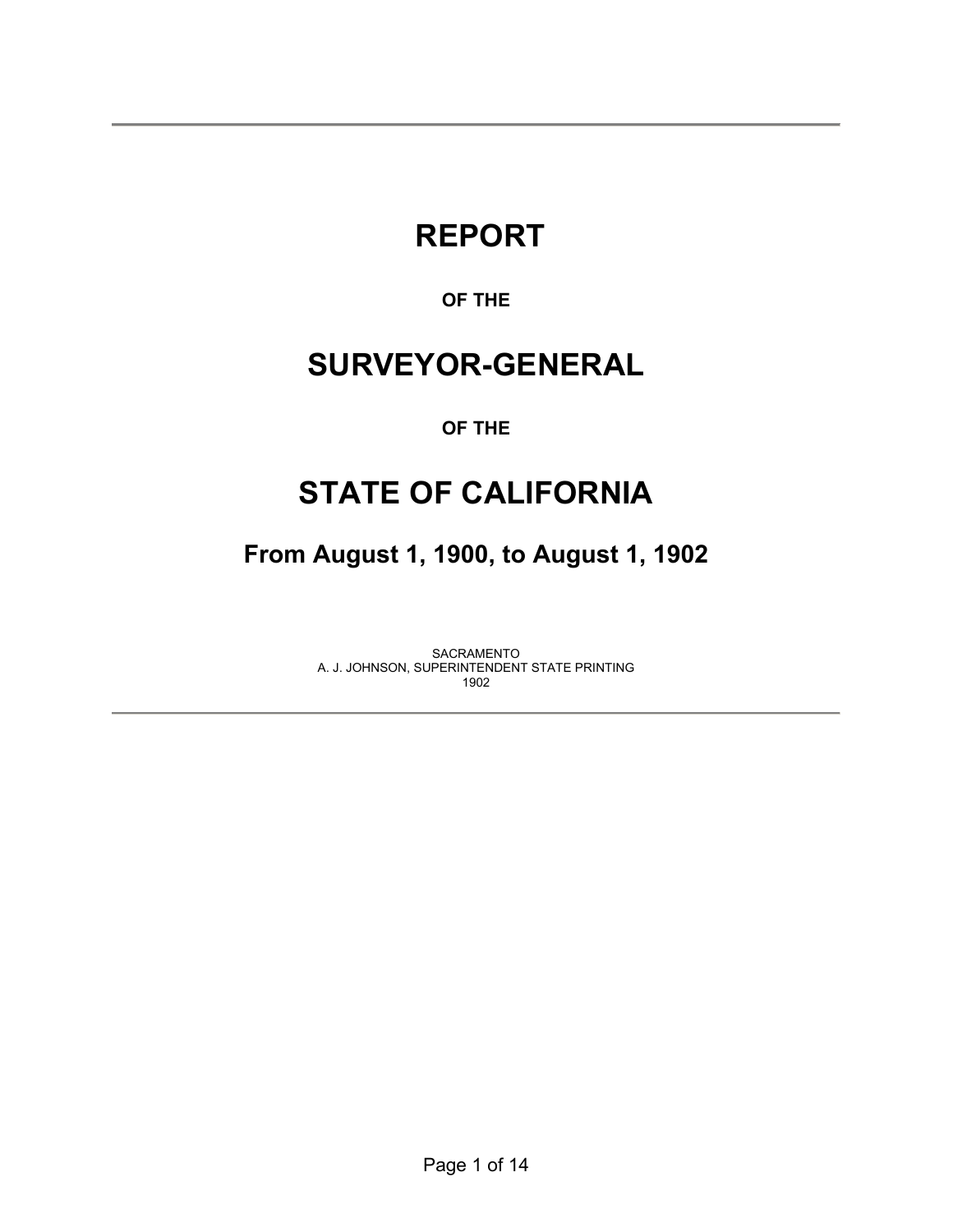#### STATE OF CALIFORNIA, OFFICE OF THE SURVEYOR GENERAL, SACRAMENTO, CAL., September 13, 1902.

*To His Excellency,* HENRY T. GAGE, *Governor of the State of California.*

DEAR SIR: In accordance with the requirements of the law relating to the duties of the Surveyor-General, I have the honor to submit the following report of the transactions of this office from August 1, 1900, to August 1, 1902.

> M. J. WRIGHT, Surveyor General, and Ex-officio Register of State Land Office.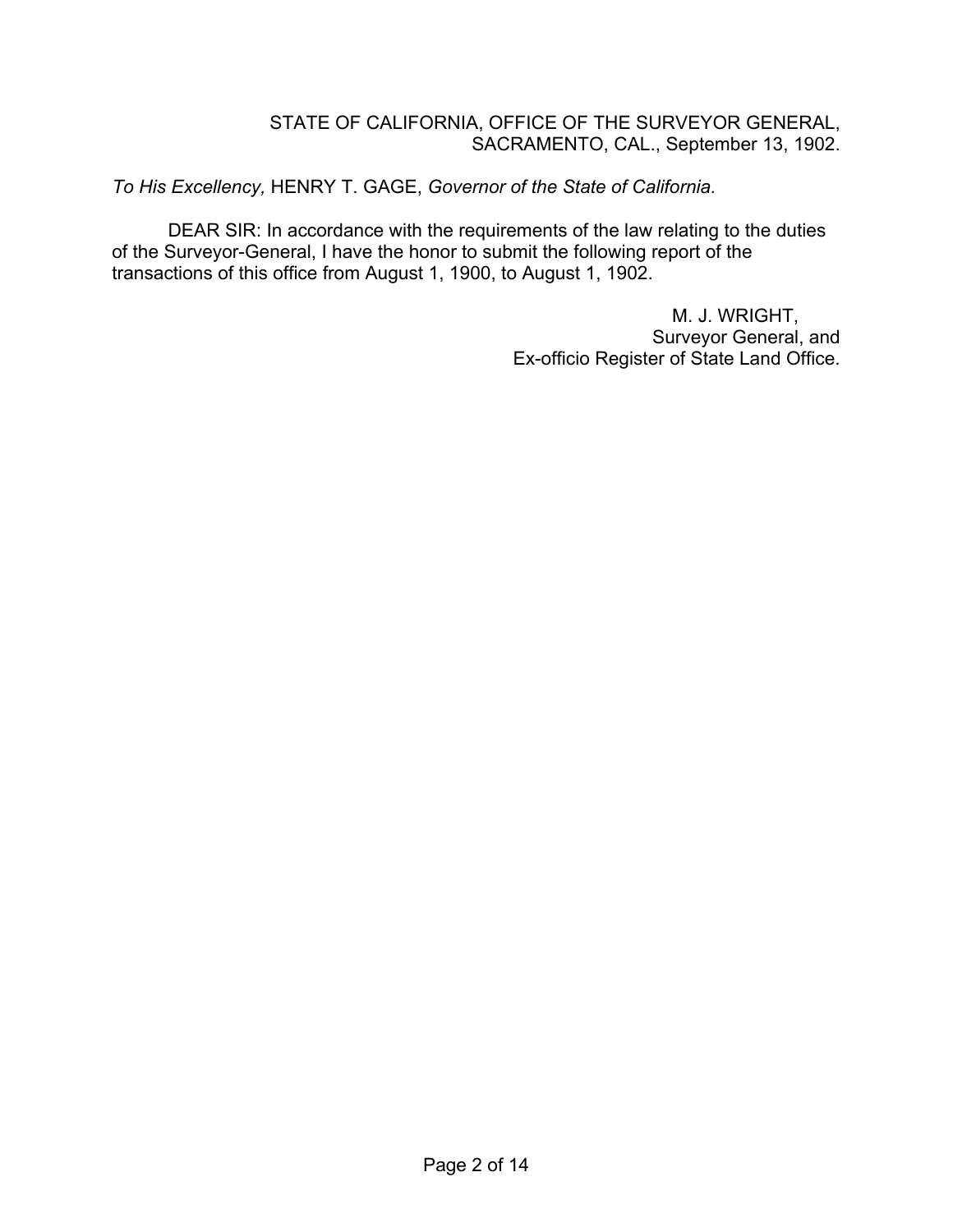## **GENERAL OFFICE BUSINESS**

## AMOUNT OF FEES COLLECTED BY SURVEYOR-GENERAL.

 $\frac{1}{2}$ 

 From August 1, 1900, to August 1, 1902, the Surveyor-General's office collected and paid into the State Treasury the following fees:

| 1900 -   |          | \$627 00    |
|----------|----------|-------------|
|          |          | 480 00      |
|          |          | 422 00      |
|          |          | 354 00      |
|          |          | 301 00      |
| $1901 -$ |          | 435 50      |
|          |          | 569 00      |
|          |          | 620 00      |
|          |          | 602 00      |
|          |          | 552 00      |
|          |          | 612 50      |
|          |          | 516 00      |
|          |          | 468 00      |
|          |          | 496 00      |
|          | October. | 315 50      |
|          |          | 667 00      |
|          |          | 467 00      |
| $1902 -$ |          | 797 00      |
|          |          | 403 50      |
|          |          | 433 50      |
|          |          | 630 00      |
|          |          | 670 00      |
|          |          | 679 50      |
|          |          | 628 50      |
|          |          |             |
|          |          | \$12,746 50 |
|          |          |             |

#### AMOUNT OF DEPOSITS RECEIVED BY SURVEYOR-GENERAL.

 Under the Act of March 20, 1889, the Surveyor-General received from August 1, 1900 to August 1, 1902, and paid into the State Treasury, deposits as follows:

|        | I80 00   |
|--------|----------|
|        | 760.00   |
|        | 660 00   |
|        | 620.00   |
|        | 700.00   |
| 1903 - | 640 00   |
|        | 820.00   |
|        | 1.040 00 |
|        | 1.020 00 |
|        | 900.00   |
|        | 700.00   |
|        | 420 NO   |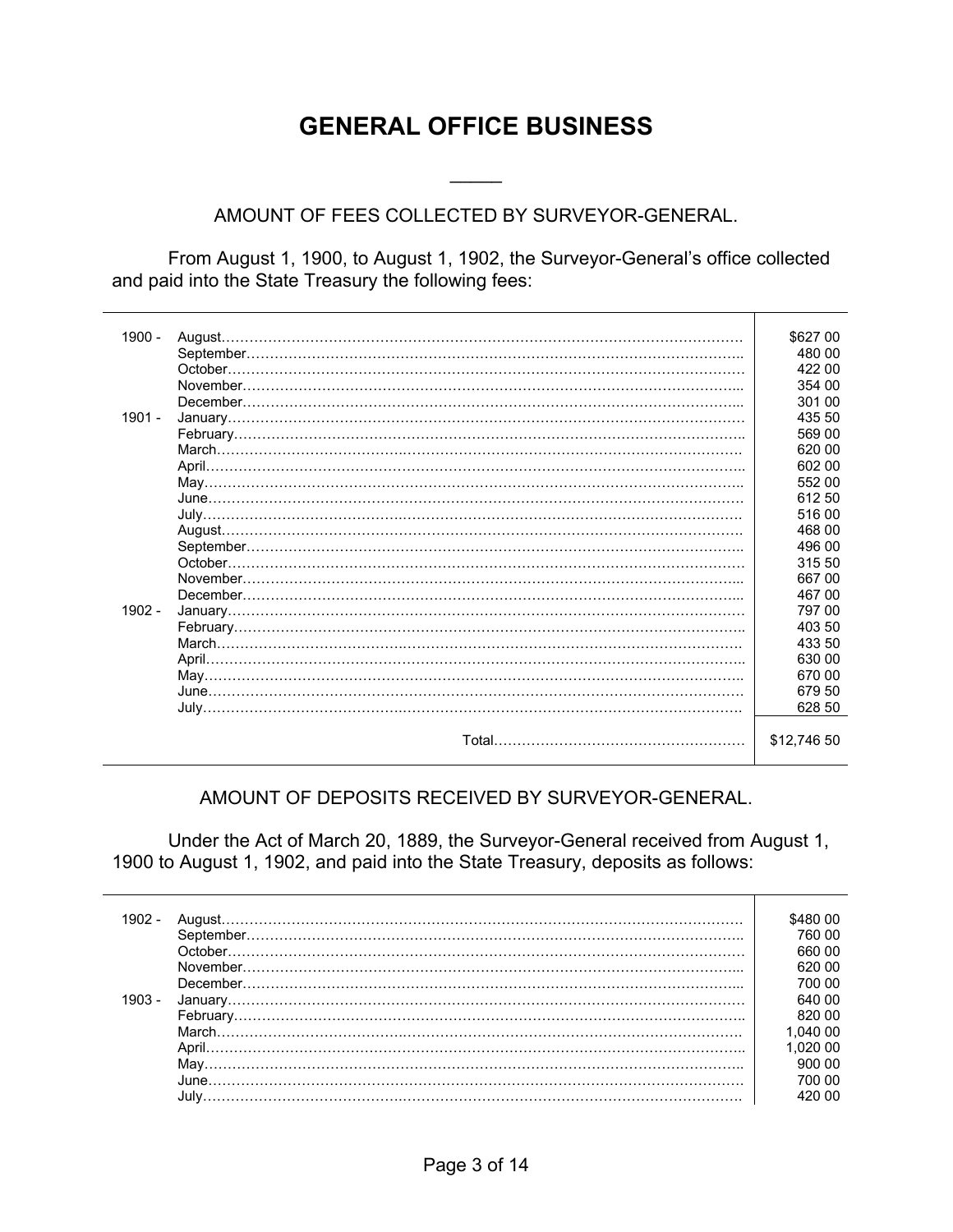|          | August. | 460 00   |
|----------|---------|----------|
|          |         | 300 00   |
|          |         | 340 00   |
|          |         | 440 00   |
|          |         | 540 00   |
| $1904 -$ |         | 880 00   |
|          |         | 440.00   |
|          |         | 360 00   |
|          |         | 760 00   |
|          |         | 760 00   |
|          |         | 880 00   |
|          |         | 600 00   |
|          |         |          |
|          | Total   | \$15.520 |
|          |         |          |

## AMOUNT OF FEES COLLECTED BY THE REGISTER OF STATE LAND OFFICE.

| From August 1, 1900, to August 1, 1902. |  |  |  |
|-----------------------------------------|--|--|--|
|-----------------------------------------|--|--|--|

|          | Month         | Paid to Secretary of State | Paid into State Treasury. |
|----------|---------------|----------------------------|---------------------------|
| 1900 -   |               | \$33 00                    | \$7 00                    |
|          |               | 177 00                     | 114 00                    |
|          |               | 198 00                     | 149 00                    |
|          |               | 123 00                     | 68 00                     |
|          |               | 1,026 00                   | 61 00                     |
| 1901 -   |               | 138 00                     | 96 00                     |
|          |               | 69 00                      | 27 00                     |
|          |               | 135 00                     | 75 00                     |
|          |               | 135 00                     | 76 00                     |
|          |               | 735 00                     | 115 00                    |
|          |               | 102 00                     | 39 00                     |
|          |               | 66 00                      | 33 00                     |
|          |               | 96 00                      | 49 00                     |
|          |               | 87 00                      | 59 00                     |
|          |               | 51 00                      | 38 00                     |
|          |               | 87 00                      | 48 00                     |
|          |               | 1,035 00                   | 32 00                     |
| $1902 -$ |               | 165 00                     | 105 00                    |
|          |               | 66 00                      | 51 00                     |
|          |               | 132 00                     | 69 00                     |
|          |               | 66 00                      | 46 00                     |
|          |               | 582 00                     | 56 00                     |
|          |               | 153 00                     | 66 00                     |
|          |               | 51 00                      | 30 00                     |
|          | Totals………………… | \$5,508 00                 | \$1,509 00                |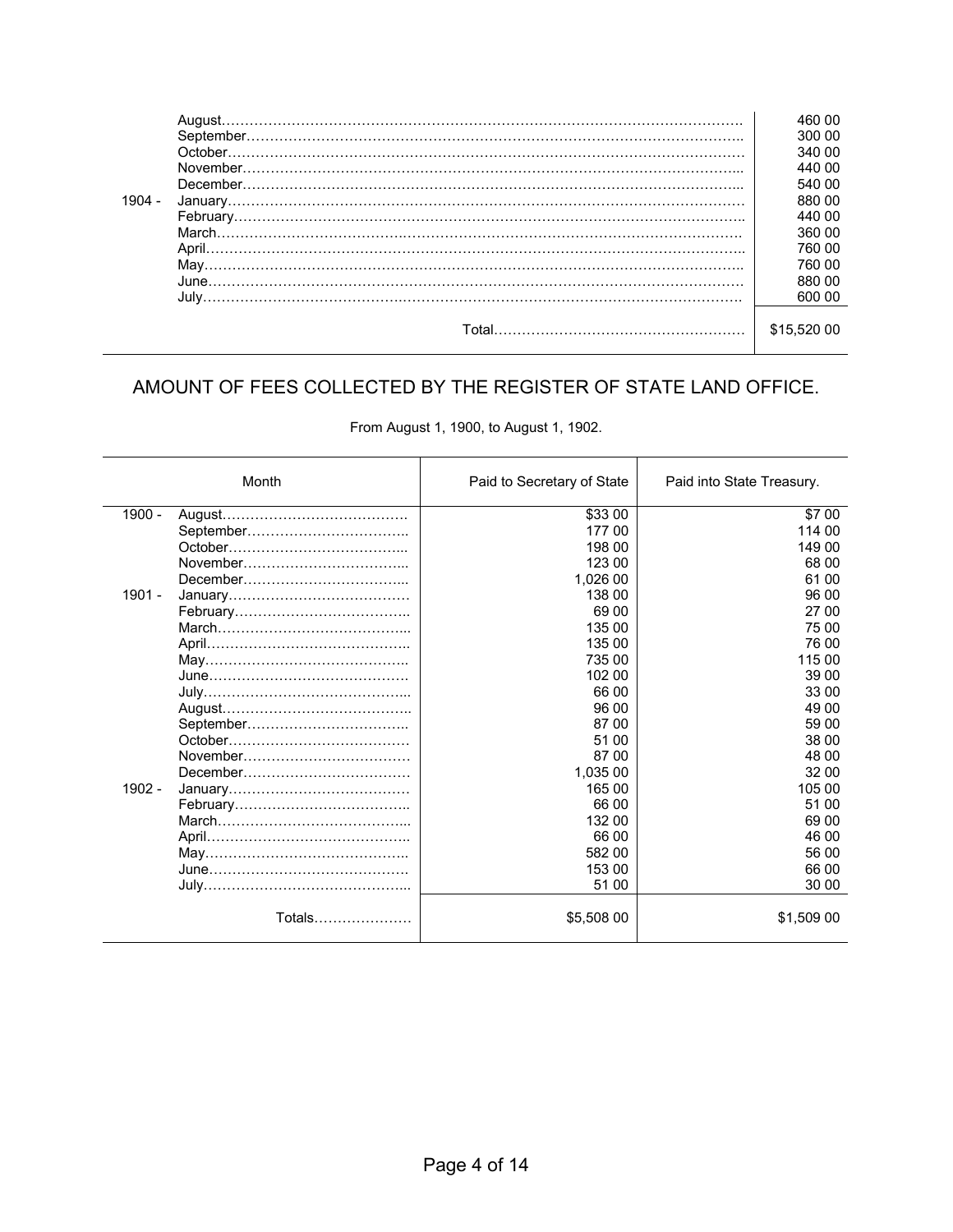## FINANCIAL RECAPITULATION.

|                           | \$12,746 50 |
|---------------------------|-------------|
|                           | 15.520 00   |
|                           | 5.508 00    |
|                           | 1,509 00    |
| Total…………………………………………………… | \$35,283 50 |

## APPLICATIONS TO PURCHASE STATE LANDS

From August 1, 1900 to August 1, 1902, applications to purchase state lands in the following districts have been received and filed:

| District.                | Acres.     |
|--------------------------|------------|
|                          | 73.215.09  |
|                          | 130.210.82 |
|                          | 63.611.33  |
| Stockton.                | 17.865.72  |
|                          | 48.732.74  |
| Shasta.                  | 143.947.04 |
|                          | 41.350.13  |
|                          | 20.195.91  |
| Susanville.              | 146.964.77 |
|                          | 25.744.66  |
|                          | 11.099.95  |
| Lake lands.              | 209.318.61 |
| Tide lands.              | 859.77     |
| Total………………………………………………… | 933.116.54 |

Approvals of applications have been issued as follows from August 1, 1900, to August 1, 1902:

| Class of Land. | Acres.                   |
|----------------|--------------------------|
|                | 478,164.82<br>160,015.32 |
| Total          | 638,180.14               |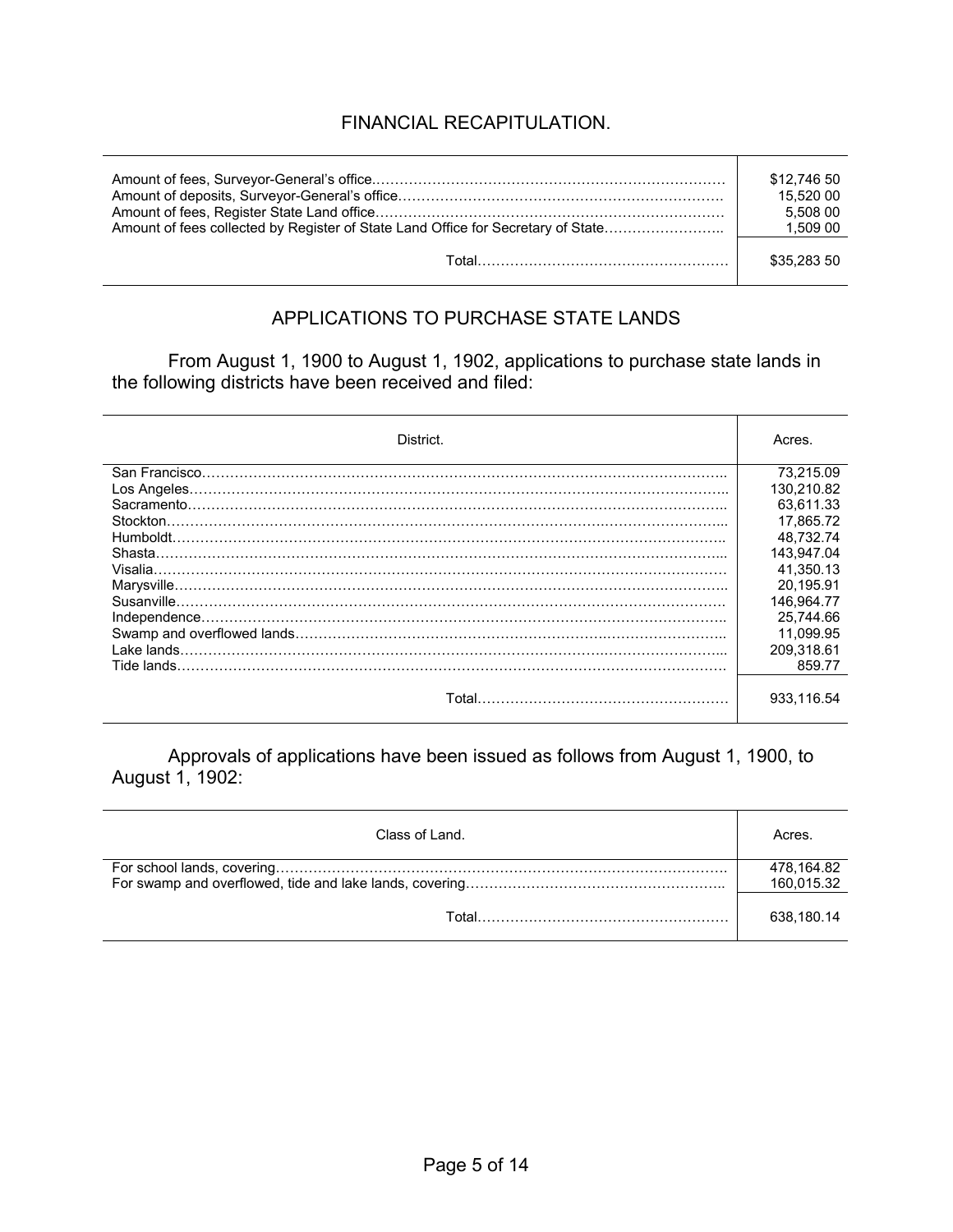## CERTIFICATES OF PURCHASE ISSUED

#### From August 1, 1900 to August 1, 1902

| Grant | Number of<br>certificates | Acres      |
|-------|---------------------------|------------|
|       | 940                       | 261,391.09 |
|       | 33                        | 55,289.94  |
|       | 25                        | 1.701.55   |
|       | 90                        | 33,314.88  |
|       | 1.088                     | 301.697.46 |

#### PATENTS ISSUED

From August 1, 1900, to August 1, 1902

| Grant | Number of<br>patents | Acres      |
|-------|----------------------|------------|
|       | 606                  | 148.246.66 |
|       | 11                   | 2.878.42   |
|       | 68                   | 16.570.77  |
|       | 29                   | 13.652.32  |
|       | 46                   | 14.912.53  |
|       | 760                  | 196.260.70 |

## LANDS LISTED TO THE STATE

 From August 1, 1900, to August 1, 1902, lands have been listed to the State of California by the United States, as follows:

| Grant | Acres                  |
|-------|------------------------|
|       | 54,996.98<br>25.576.07 |
|       | 960.00                 |
| Total | 81.533.05              |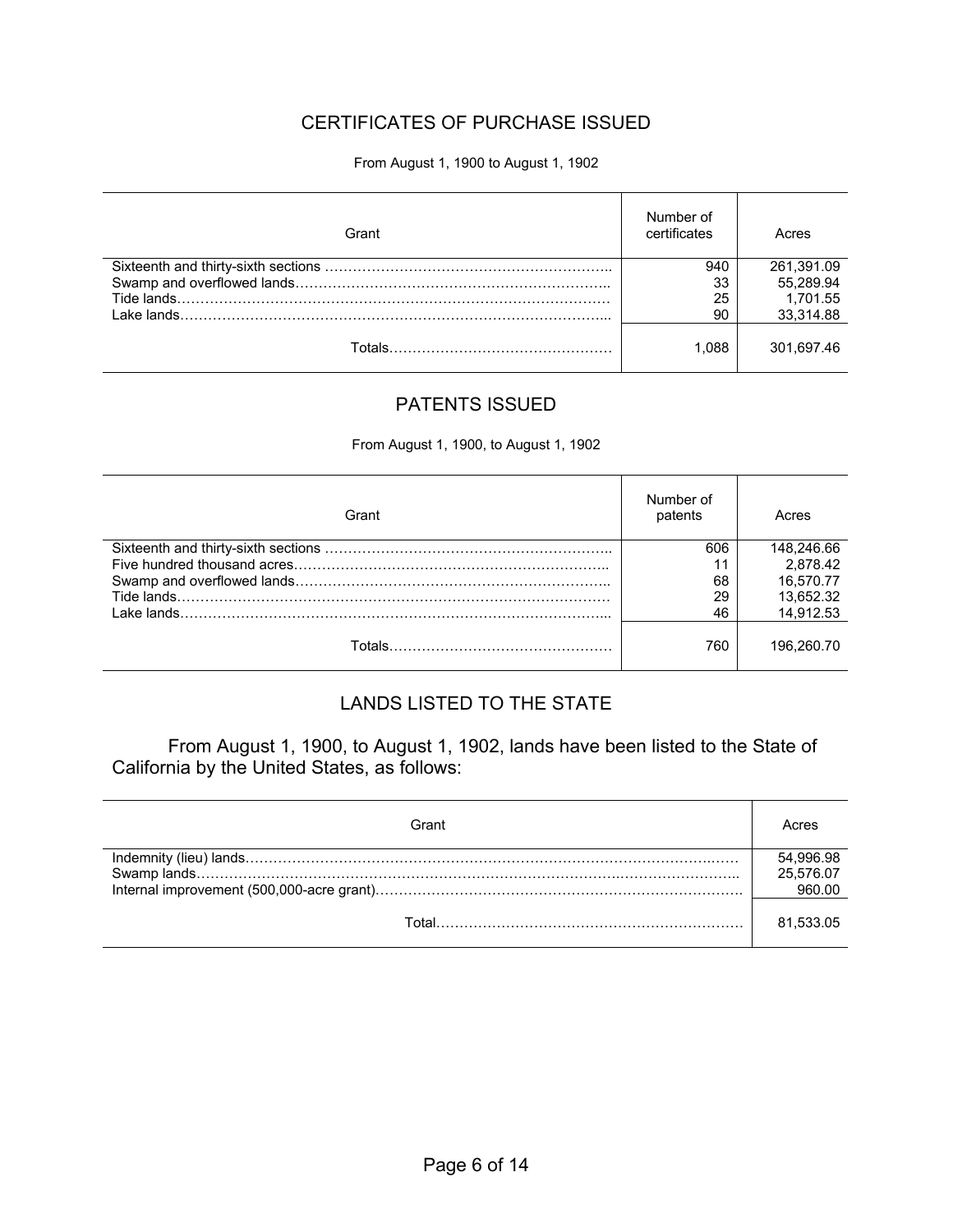## SCHOOL LAND PAYMENTS.

Amounts received by County Treasurers for the State, principal, and interest, on account of sale of school lands from August 1, 1900, to August 1, 1902.

| County                        | Principal | Interest       | Total     |
|-------------------------------|-----------|----------------|-----------|
|                               | \$160 00  | \$10148        | \$26148   |
|                               | 870 30    | 979 34         | 1,849 64  |
|                               | 596 51    | 701 58         | 1,298 09  |
|                               | 4,372 19  | 451 34         | 4,823 53  |
|                               | 684 31    | 21960          | 903 91    |
|                               | 942 32    | 272 20         | 1,214 52  |
|                               | 177 18    |                | 177 13    |
|                               | 5,460 00  | 72 50          | 5,532 50  |
|                               | 22,78175  | 3,254 38       | 26,036 13 |
|                               | 9,871 67  | 3,93776        | 13,809 43 |
|                               | 350 00    | 44072          | 790 72    |
|                               | 7,60383   | 847 33         | 8,451 16  |
|                               | 4,95974   | 1,953 06       | 6,912 80  |
|                               | 23,858 10 | 6,39577        | 30,253 87 |
|                               | 1,089 24  | 361 13         | 1,450 37  |
|                               | 1,623 55  | 738 01         | 2,361 56  |
|                               | 32,607 24 | 1,586 48       | 34,19372  |
|                               | 5,412 96  | 1,525 26       | 6,938 22  |
|                               | 3,900 00  | 605 29         | 4,505 29  |
|                               |           |                |           |
|                               | 830 00    | 98 40          | 928 40    |
|                               | 8,66928   | 1,919 39       | 10,588 67 |
|                               | 1,495 52  | 1,018 08       | 2,513 60  |
|                               | 23,416 32 | 1,138 90       | 24,555 22 |
|                               | 2,374 05  | 2,932 05       | 5,306 10  |
|                               | 5,946 46  | 3,245 10       | 9,191 56  |
|                               | 630 60    | 118 99         | 749 59    |
|                               | 480 00    | 288 35         | 768 35    |
|                               | 80 00     | $\blacksquare$ | 80 00     |
|                               | 2,089 83  | 137 15         | 2,226 98  |
|                               | 17,655 76 | 36183          | 18,017 59 |
|                               | 3,268 34  | 729 22         | 3,997 56  |
|                               |           | 416 00         | 416 00    |
|                               | 5,605 62  | 3,102 68       | 8,708 30  |
|                               | 5,635 92  | 2,572 23       | 8,208 15  |
|                               | 18,176 99 | 4,779 67       | 22,956 66 |
|                               | 50 10     | 719 22         | 769 32    |
|                               | 6,689 17  | 2,740 97       | 9,430 14  |
|                               | 40 00     | 293 20         | 333 20    |
|                               | 8,822 37  | 1,121 09       | 9,943 46  |
|                               | 2,034 11  | 685 51         | 2,719 62  |
|                               | 180 00    | 31308          | 493 08    |
|                               | 16,16986  | 1,024 27       | 19,194 16 |
|                               | 1,058 76  | 56 00          | 1,114 76  |
| Siskiyou……………………………………………………… | 25,275 22 | 1,477 46       | 26,752 68 |
|                               |           | 14 00          | 14 00     |
|                               | 1,750 63  | 126 43         | 1,877 06  |
|                               | 2,252 59  | 1,054 67       | 3,307 26  |
|                               |           |                |           |
|                               | 14,439 58 | 361 62         | 14,801 20 |
|                               | 1,220 00  | 237 08         | 1,457 08  |
|                               | 5,790 00  | 1,731 92       | 7,521 92  |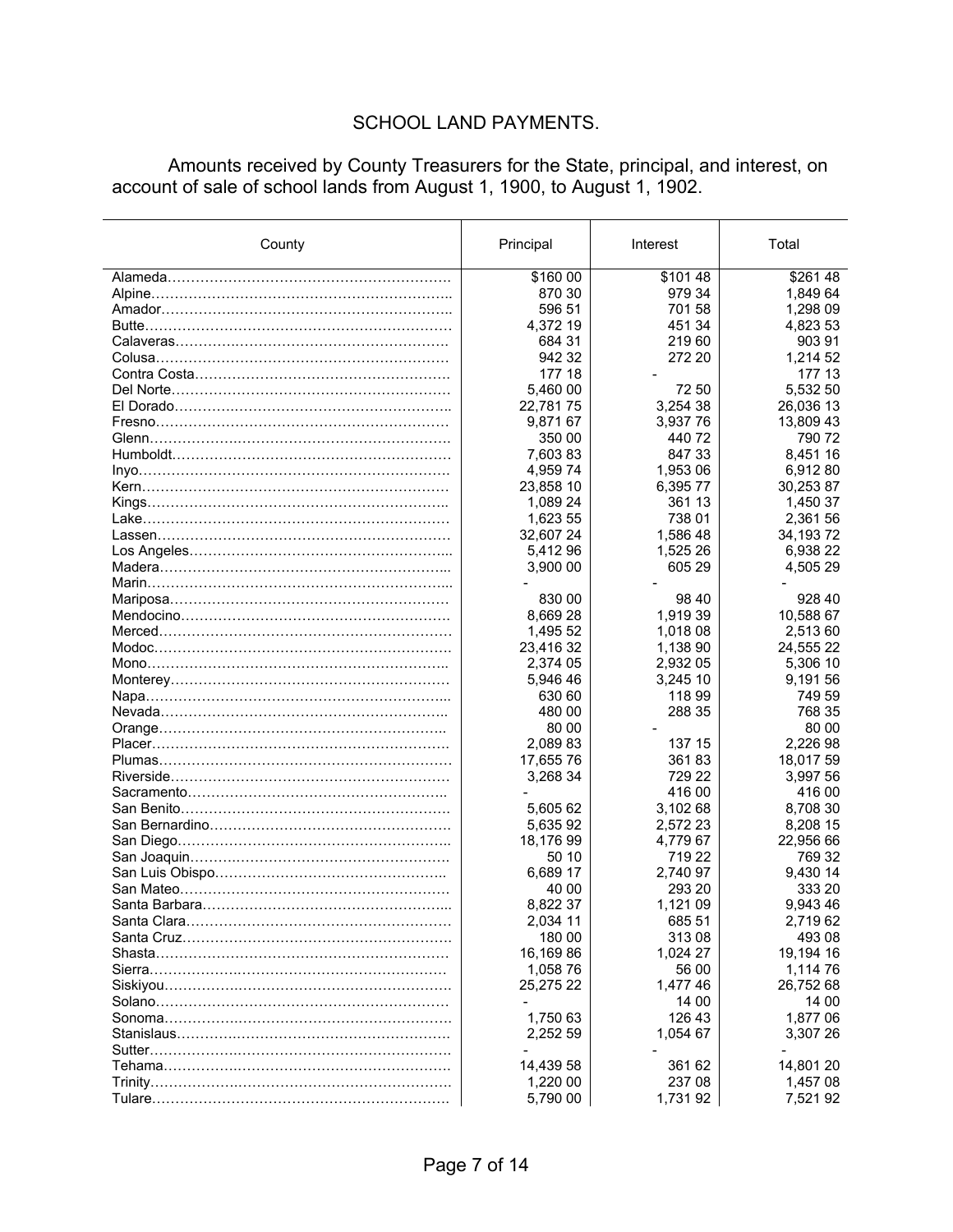| Yolo.<br>Yuba. | 1.418 88<br>4,095 38<br>300 00<br>497 17 | 781 22<br>858 66<br>186 33<br>66 51 | 2.200 10<br>4.954 04<br>486 33<br>563 68 |
|----------------|------------------------------------------|-------------------------------------|------------------------------------------|
| Totals         | \$317,649 38                             | \$61,150 51                         | \$378,79989                              |

## DELINQUENT INTEREST ON STATE SCHOOL LAND.

 In May, 1900, and May, 1902, complete delinquent lists were sent out to the District Attorney of each county in the State where there were delinquent purchasers of State school lands.

## CONTESTED CASES.

 From August 1, 1900, to August 1, 1902, fifty-eight proferts were issued from the office of the State Surveyor-General.

#### SWAMP LAND DISTRICTS.

 From August 1, 1900, to August 1, 1902, swamp land districts were formed and reported to this office as follows:

| $\sum_{i=1}^{n}$<br><b>Dist.</b><br>$\tilde{\sigma}$ | County. | Date of Filing. |
|------------------------------------------------------|---------|-----------------|
| 700                                                  |         | Aug. 21, 1900   |
| 701                                                  |         | Aug. 28, 1900   |
| 702                                                  |         | Aug. 28, 1900   |
| 703                                                  |         | Dec. 4, 1900    |
| 704                                                  |         | Dec. 4, 1900    |
| 705                                                  |         | Dec. 20, 1900   |
| 706                                                  |         | Jan. 31, 1901   |
| 707                                                  |         | Mar. 7, 1901    |
| 708                                                  |         | Mar. 7, 1901    |
| 709                                                  |         | July 20, 1901   |
| 710                                                  |         | July 20, 1901   |
| 711                                                  |         | July 20, 1901   |
| 712                                                  |         | July 20, 1901   |
| 713                                                  |         | July 20, 1901   |
| 714                                                  |         | July 20, 1901   |
| 715                                                  |         | July 20, 1901   |
| 716                                                  |         | Aug. 14, 1901   |
| 717                                                  |         | Aug. 14, 1901   |
| 718                                                  |         | Oct. 29, 1901   |
| 719                                                  |         | Oct. 29, 1901   |
| 720                                                  |         | Nov. 27, 1901   |
| 721                                                  |         | Nov. 27, 1901   |
| 722                                                  |         | Nov. 27, 1901   |
| 723                                                  |         | Jan. 17, 1902   |
| 724                                                  | Merced. | Jan. 17, 1902   |
| 725                                                  |         | Jan. 17, 1902   |
| 726                                                  |         | Jan. 17, 1902   |
| 727                                                  |         | Jan. 17, 1902   |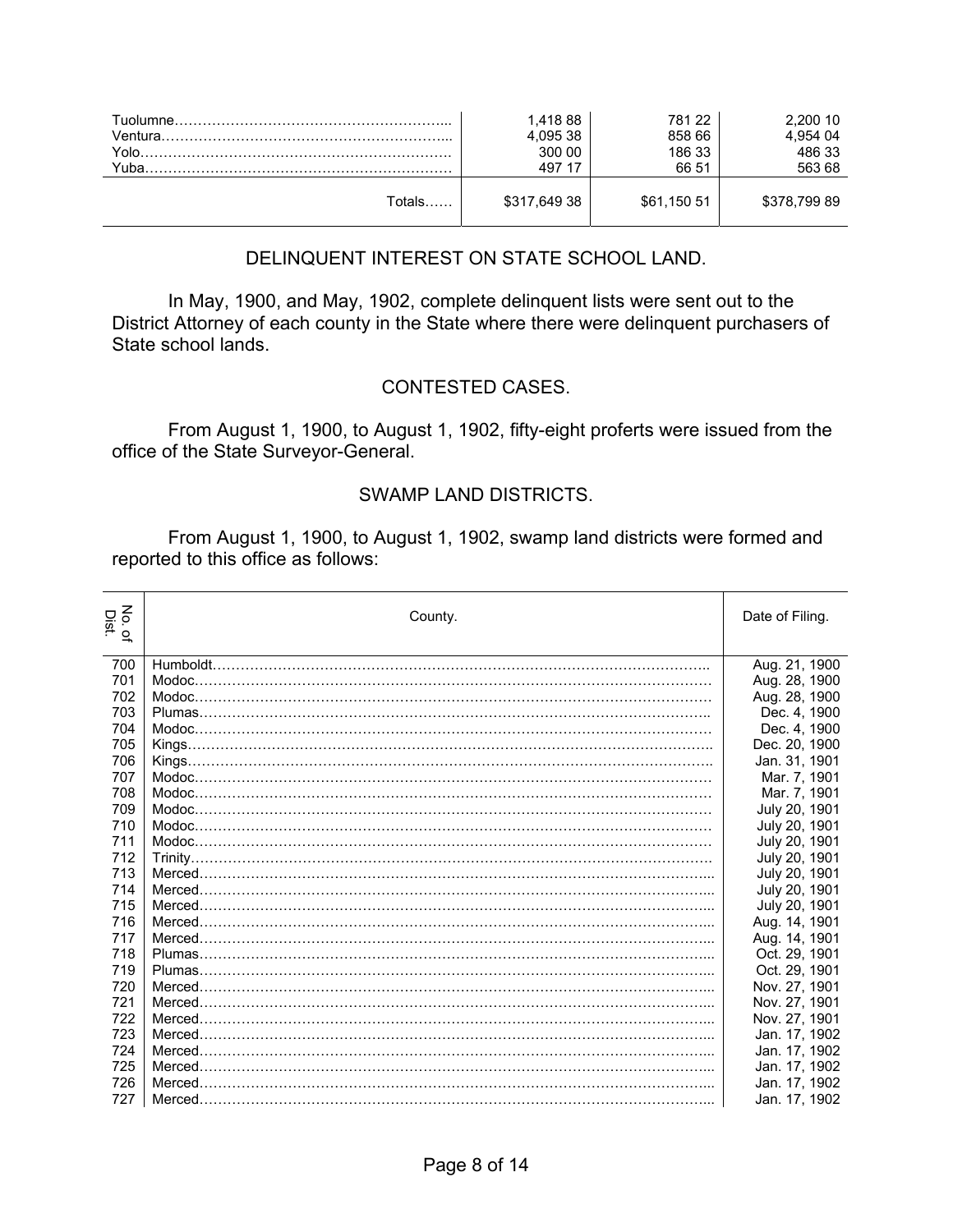|  | July 15, 1902 |
|--|---------------|
|  |               |

| 728<br>. Lv<br>__ | N/16 | ۱1۱ |
|-------------------|------|-----|
|-------------------|------|-----|

## SWAMP LAND RECLAMATION.

 From August 1, 1900, to August 1, 1902, evidence of complete reclamation, or the expenditure of \$2 per acre, in gold coin, in works of reclamation, was received from the County Boards of Supervisors for the following described swamp land districts, and the proper statements in relation thereto were sent to the County Treasurers:

| No. of Dist. | County.   | Area - Acres. | Payments as<br>Required to Co.<br>Treasurers. | Remarks.               |
|--------------|-----------|---------------|-----------------------------------------------|------------------------|
| 697          | Lassen    | 120.00        | $\frac{1}{10}$ 70 12                          | Complete.              |
| 701          | Modoc     | 201.73        | 119 30                                        | Complete.              |
| 702          | Modoc     | 455.24        | 28779                                         | Complete.              |
| 703          | Plumas    | 40.00         | 10 04                                         | Complete.              |
| 543          | San Mateo | 4,596.72      | 4,91173                                       | \$2 per acre expended. |
| 708          | Modoc     | 156.26        | 36 39                                         | Complete.              |
| 707          | Modoc     | 237.30        | 120 95                                        | Complete.              |
| 710          | Modoc     | 60.83         | 3672                                          | Complete.              |
| 711          | Modoc     | 160.00        | 85 94                                         | Complete.              |
| 714          | $Merced$  | 48.84         | 48 84                                         | \$2 per acre expended. |
| 715          | $Merced$  | 172.40        | 172 40                                        | \$2 per acre expended. |
| 712          | Trinity   | 240.00        | 209 50                                        | Complete.              |
| 704          | Modoc     | 154.10        | 89 63                                         | Complete.              |
| 709          | $Modoc$   | 70.11         | 42 06                                         | Complete.              |
| 718          | Plumas    | 720.00        | 618 26                                        | Complete.              |
| 719          | Plumas    | 479.37        | 11697                                         | Complete.              |
| 720          | $Merced$  | 65.13         | 7198                                          | \$2 per acre expended. |
| 721          | $Merced$  | 90.85         | 90 85                                         | \$2 per acre expended. |
| 722          | $Merced$  | 43.61         | 14287                                         | \$2 per acre expended. |
| 705          | Kings     | 909.80        | 52971                                         | Complete.              |
| 713          | Merced    | 50.67         | 62 84                                         | \$2 per acre expended. |
| 723          | $Merced$  | 21.34         | 21 34                                         | \$2 per acre expended. |
| 724          | Merced    | 40.00         | 46 84                                         | \$2 per acre expended. |
| 725          | Merced    | 28.46         | 4985                                          | \$2 per acre expended. |
| 726          | $Merced$  | 72.75         | 75 38                                         | \$2 per acre expended. |
| 727          | $Merced$  | 51.20         | 54 02                                         | \$2 per acre expended. |
| 716          | $Merced$  | 184.14        | 283 06                                        | \$2 per acre expended. |
| 717          | $Merced$  | 86.32         | 86 32                                         | \$2 per acre expended. |
| 728          | $Merced$  | 281.50        | 281 50                                        | \$2 per acre expended. |
|              | Totals    | 9,838.67      | \$8,773 20                                    |                        |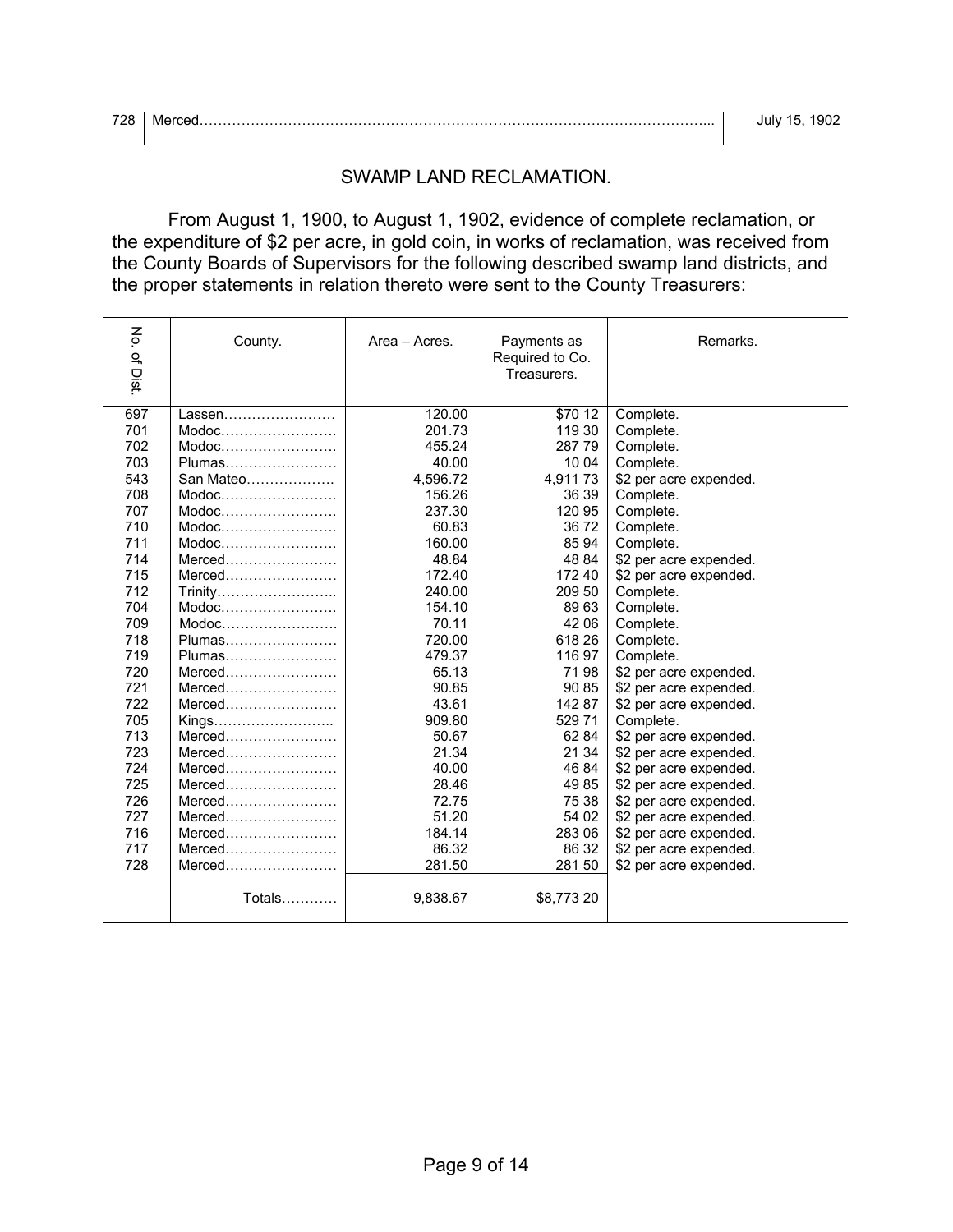## AREA OF THE STATE OF CALIFORNIA.

 The total area of land and water surface in the State of California, as shown by the latest annual report (1900) of the Commissioner of the General Land Office, is 99,969,920 acres, as follows:

| Subdivision. | Area - Acres. |
|--------------|---------------|
|              | 41,491,129    |
|              | 42,467,512    |
|              |               |
| Total        | 99.969.920    |

## FOREST RESERVATIONS.

 The United States Forest Reservations established in the State of California, embracing an estimated area of 8,943,518 acres, are as follows:

| Name of Reservation.                                            | Locality – County.                                                | Date of<br>Proclamation<br>Creating<br>Reservation. | Estimated<br>Area - Acres. |
|-----------------------------------------------------------------|-------------------------------------------------------------------|-----------------------------------------------------|----------------------------|
| San Gabriel Timber Land Reserve                                 | Los Angeles and San Bernardino<br>Mono, Mariposa, Fresno, Tulare, | Dec. 20, 1892                                       | 555,520                    |
| Sierra Forest Reserve                                           | Inyo and Kern                                                     | Feb. 14, 1893                                       | 4,096,000                  |
| San Bernardino Forest Reserve                                   | San Bernardino and Riverside                                      | Feb. 25, 1893                                       | 737,280                    |
| Trabuco Cañon Forest Reserve                                    |                                                                   | Feb. 25, 1893<br>Jan., 30, 1899                     | 109.920                    |
| San Jacinto Forest Reserve                                      | Riverside and San Diego<br>Alpine, Amador, Mono, Calaveras,       | Feb. 25, 1893                                       | 737,180                    |
| Stanislaus Forest Reserve<br>Pine Mountain and Zaca Lake Forest | and Tuolumne<br>San Luis Obispo, Santa Barbara,                   | Feb. 22, 1897                                       | 691,200                    |
|                                                                 | Ventura, and Los Angeles                                          | June 29, 1898                                       | 1,735,083                  |
| Lake Tahoe Forest Reserve                                       |                                                                   | Apr. 13, 1899                                       | 136,335                    |
| Santa Ynez Forest Reserve                                       | Santa Barbara                                                     | Oct. 2, 1899                                        | 145.000                    |
| Total                                                           |                                                                   |                                                     | 8,943,518                  |

## COUNTY BOUNDARIES.

 On January 20, 1902, at the request of the Board of Supervisors of Glenn County to have the boundary line between Glenn and Lake counties and Glenn and Mendocino counties surveyed and located, Mr. J. F. Weston, County Surveyor of Glenn County, was appointed to survey and locate said boundary lines, and the necessary instructions were issued to him for the making of said surveys, the State of California not to be responsible for any part of the expense of said surveys.

 Up to August 1, 1902, no report had been made or map and field notes filed with this office.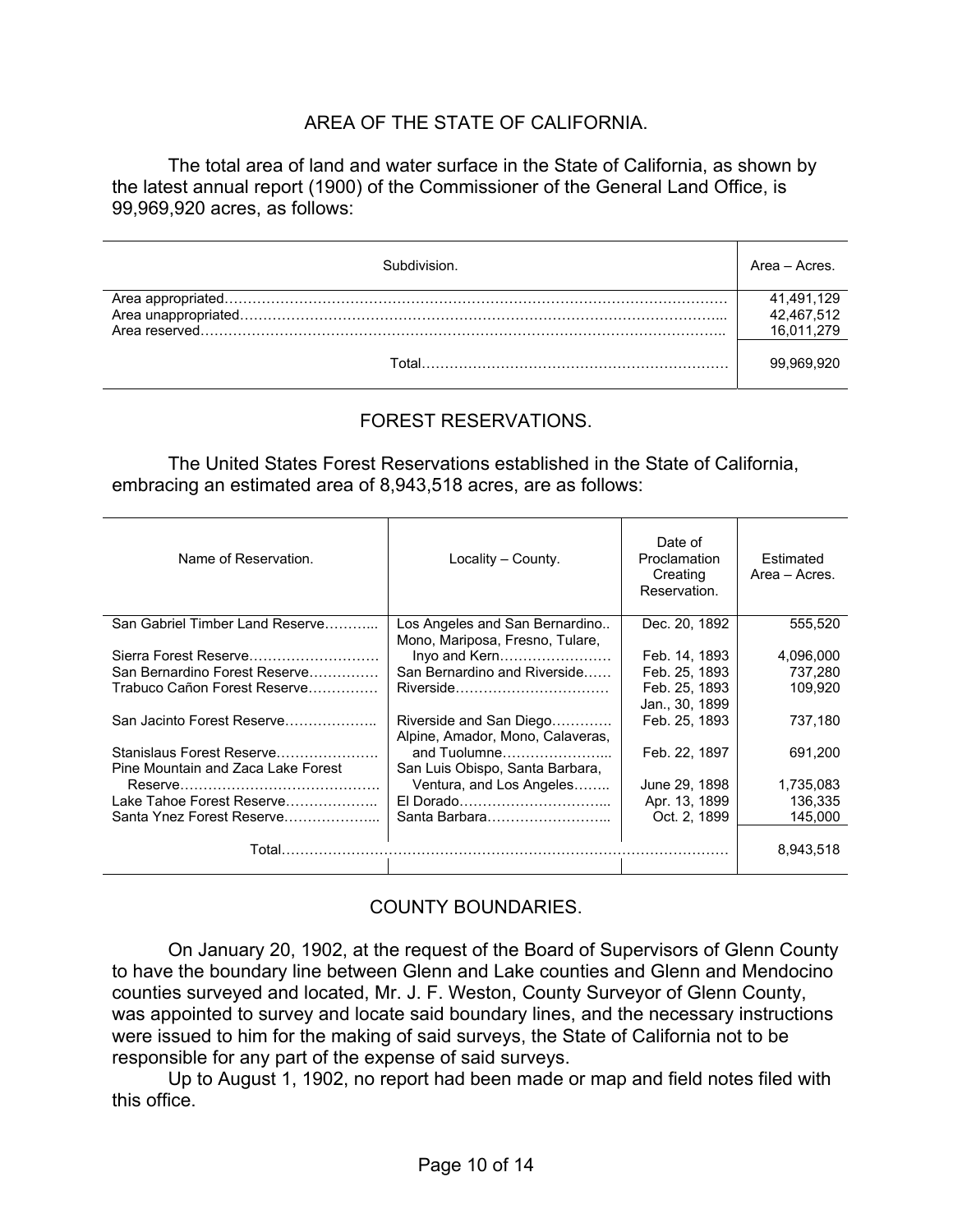## AN ACT

#### TO DEFINE THE DUTIES OF AND TO LICENSE LAND SURVEYORS. [Approved March 31, 1891.]

#### *The People of the State of California, represented in Senate and Assembly, do enact as follows:*

 SECTION 1. Every person desiring to become a licensed land surveyor in this State must present to the State Surveyor-General of this State a certificate that he is a person of good moral character; also a certificate signed by three licensed surveyors, or a certificate signed by the Board of Examining Surveyors (provided for in section five of this Act), which certificate shall set forth that the person named therein is, in the opinion of the person signing the same, a fit and competent person to receive a license as a land surveyor, together with his oath that he will support the Constitution of this State and of the United States, and that he will faithfully discharge the duties of a licensed land surveyor, as defined in this Act.

 SEC. 2. Upon receipt of such certificate and oath by the State Surveyor-General, it shall be his duty to forthwith issue to such applicant a license, without charge, which license shall set forth the fact that the applicant is a competent surveyor, or that he has had at least two years' experience in the field as a surveyor or assistant surveyor.

 SEC. 3. Such licenses shall contain the full name of the applicant; the technical institution from which he is a graduate (if he be a graduate), or if he be not a graduate, the fact must be stated in the license; his birthplace, age, and to whom issued; the name of the person upon whose certificate the license is issued, and the date of its issuance.

 SEC. 4. All papers received by the State Surveyor-General on application for licenses shall be kept on file in his office, and a proper index and record thereof shall be kept by him, and a list of all licensed land surveyors shall be kept by him, and he shall monthly transmit to the County Recorder of each county in this State a full and correct list of all persons so licensed; and it is hereby made the duty of such Recorders to keep such lists in their offices in such a way as they may be easily accessible to all persons.

 SEC. 5. Within twenty days after the passage of this Act, the Governor shall appoint three surveyors in good standing, members of the Technical Society of the Pacific Coast, and two other surveyors in good standing, not members of such society, as a Board of Examining Surveyors, who shall conduct such examinations and make such inquiries as to whom they may seem necessary to ascertain the qualifications of applicants for surveyors' licenses.

 SEC. 6. A majority of the Board of Examining Surveyors shall meet on the first Friday of each month during their term of office, in the rooms of the Technical Society of the Pacific Coast, in San Francisco, and at such other times and places as they may select. The members of the Board shall hold office for the term of one year from the date of appointment, and shall serve without compensation.

 SEC. 7. Every licensed surveyor shall have a seal of office, the impression of which muse contain the name of the surveyor, his principal place of business, and the words "Licensed Surveyor"; and all maps and papers signed by him, and to which said seal has been attached, shall be prima facie evidence in all the courts of this State.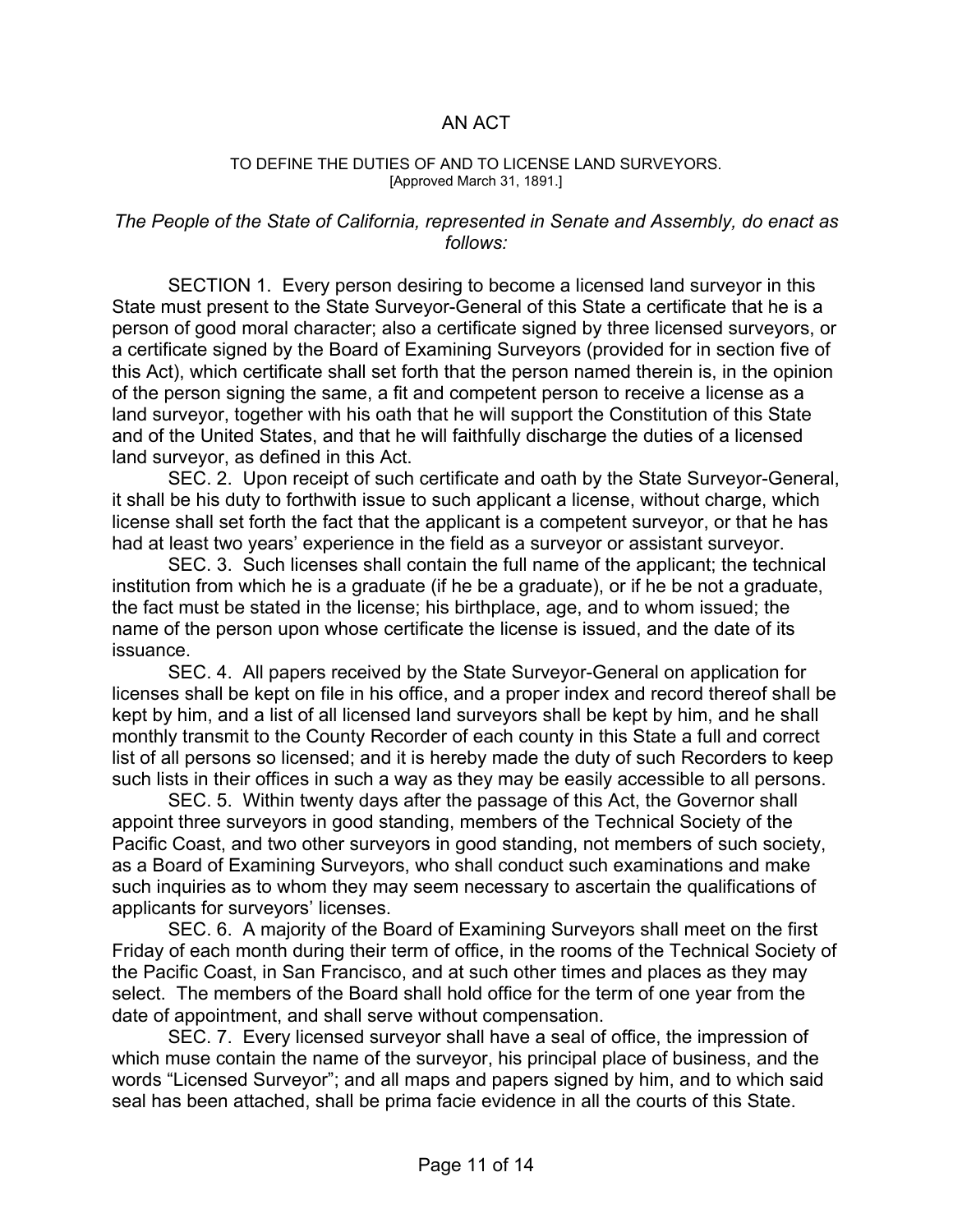SEC. 8. Surveyors' licenses issued in accordance with this Act, shall remain in force until revoked for cause, as hereinafter provided.

 SEC. 9. Every licensed surveyor is authorized to administer and certify oaths, when it becomes necessary to take testimony to identify or establish old or lost corners; or if a corner or monument be found in a perishable condition, and it appears desirable that evidence concerning such corner or monument be perpetuated; or whenever the importance of the survey makes it desirable, to administer an oath, for the faithful performance of duty, to his assistants. A record of such oaths shall be preserved as a part of the field-notes of the survey.

 SEC. 10. Every licensed surveyor is hereby authorized to make surveys relating to the sale or subdivision of lands, the retracing or establishing of property or boundary lines, public roads, streets, alleys, or trails; and it shall be the duty of each surveyor, whenever making any such surveys, except those relating to the retracing or subdivision of cemetery or town lots, whether the survey be made for private persons, corporations, cities, or counties, to set permanent and reliable monuments, and such monuments must be permanently marked with the initials of the surveyor setting them.

 SEC. 11. Within sixty days after a survey relation got the sale or subdivision of lands, the retracing or establishing of property and boundary lines, public roads or trails, original cemetery or town sites, and their subdivisions has been made by a licensed surveyor, he shall file with the Recorder of the county in which such survey or any portion thereof lies, a record of survey. Such record shall be made in a good draughtsmanlike manner, on one or more sheets of firm paper of the uniform size of twenty-one by thirty inches. This record of survey shall be either an original plat or a copy thereof, and must contain all the data necessary to enable any competent practical surveyor to retrace the survey. The record of survey must show: All permanent monuments set, describing their size, kind and location, with reference to the corners which they are intended to perpetuate; all bearing or witness trees marked in the field; complete outlines of the several tracts or parcels of land surveyed within courses, and lengths of boundary lines; the angles, as measured by Vernier readings, which the lines of blocks or lots, if the record relate to an original town-site survey, make with each other and with the center lines of adjacent streets, alleys, roads, or lanes; the variations of the magnetic needle with which old lines have been retraced; the scale of the map, the date of survey; a proper connection with one or more points of an original or larger tract of land, and the name of the same; the name of the grant or grants, or of the townships and ranges, within which the survey is located; the signature and seal of the surveyor; *provided*, that nothing in this section shall require record to be made of surveys of a preliminary nature, where no monuments or corners are established.

 SEC. 12. The record of surveys thus filed with the County Recorder of any county must be by him pasted into a stub book provided for that purpose, and he must keep a proper index of such records, by name of owner, by name of surveyor, by name of grant, city, or town, and by United States subdivisions; and he shall make no charge for filing and indexing such records of surveys.

 SEC. 13. Upon the failure of any licensed surveyor to comply with the requirements of this Act, and the furnishing of satisfactory proofs of such fact, the State Surveyor-General must revoke his license, and no other license shall be issued to him within one year from such revocation. A violation of section eleven of this Act shall be a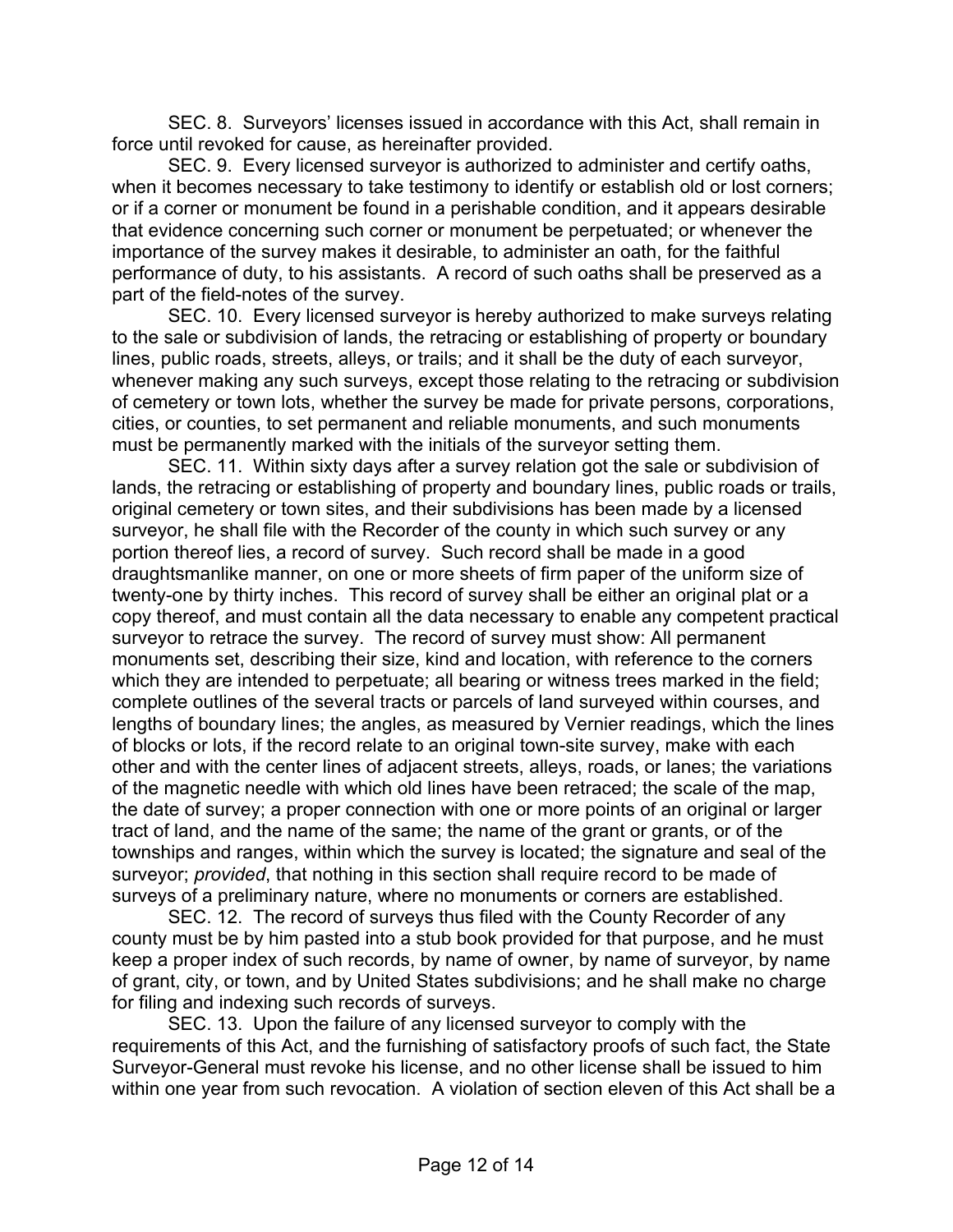misdemeanor, and any person convicted of such violation shall be punished by a fine not to exceed more than one hundred dollars, or imprisonment in the county jail not exceeding thirty days.

 SEC. 14. In case said board shall refuse to meet and examine the applicants for licenses as in this Act provided, and issue to such applicants the certificate or certificates mentioned in this Act, if such person be a fit and competent person to receive the same, they may be compelled to do so by mandamus; and if upon the hearing of such mandamus it appears that they have willfully and wrongfully refused to examine any applicants, or to issued him a certificate when he is entitled to the same, such Board so refusing or failing shall be, jointly and severally, liable for all cost of said mandamus proceeding, including attorney's fee of five hundred dollars, and shall be so jointly and severally liable to any person aggrieved by such refusal, in the sum of five hundred dollars, as fixed, settled, and liquidated damages, which may be recovered in any court in this State, and the judgment (if it be for plaintiff) in mandamus shall be prima facie evidence of such injury and damage in any action which may be brought to recover damages under the provisions of this Act.

 SEC. 15. All that part of the Code of Civil Procedure of this State relating to mandamus is hereby made applicable to the provisions of this Act; and all proceedings in mandamus under this Act shall be in accordance therewith.

 SEC. 16. This Act shall take effect on the first day of July, eighteen hundred and ninety-one.

#### LICENSED LAND SURVEYORS.

 The following is a complete list of all surveyors' licenses issued by this office from August 1, 1900, to August 1, 1902:

| No. | Name.                     | Address.                    | Date of License. |
|-----|---------------------------|-----------------------------|------------------|
| 347 | Charles Beardsley Gleaves |                             | Aug. 14, 1900    |
| 348 | William Addison Foster    |                             | Aug. 18, 1900    |
| 349 | Alexander Chope Fulmor    | Humboldt, Humboldt County   | Aug. 27, 1900    |
| 350 | Christian Peter Jensen    |                             | Oct. 9, 1900     |
| 351 | Abbot Miles Green         | Haydenhill, Lassen County   | Oct. 29, 1900    |
| 352 | George B. Tolman          |                             | Nov. 13, 1900    |
| 353 | John W. Bowden            | Briceland, Humboldt County  | Dec. 5, 1900     |
| 354 | Edward J. Morser          |                             | Dec. 10, 1900    |
| 355 | Alfred Bannister          |                             | Dec. 13, 1900    |
| 356 | Henry Lee Ward            |                             | Jan. 3, 1901     |
| 357 |                           |                             | Jan. 12, 1901    |
| 358 | Harry Kreider Wheeler     |                             | Feb. 5, 1901     |
| 359 |                           |                             | Feb. 11, 1901    |
| 360 |                           |                             | Feb. 6, 1901     |
| 361 | Alfred Leigh Glassell     |                             | Mar. 2, 1901     |
| 362 | Edward Cocke Prather      |                             | Mar. 13, 1901    |
| 363 | Perry Andrew Haviland     |                             | Mar. 13, 1901    |
| 364 | Percy William Darre       | Kingsburg, Fresno County    | Mar. 19, 1901    |
| 365 | Marvel L. Wheeler         |                             | May 13, 1901     |
| 366 | Augustus Denison Phares   | Petrolia, Humboldt County   | June 15, 1901    |
| 367 | Charles Edmund Sloan      |                             | July 6, 1901     |
| 368 | Henry Berkeley Budd       | Moore's Flat, Nevada County | Sept. 6, 1901    |
| 369 |                           |                             | Sept. 30, 1901   |